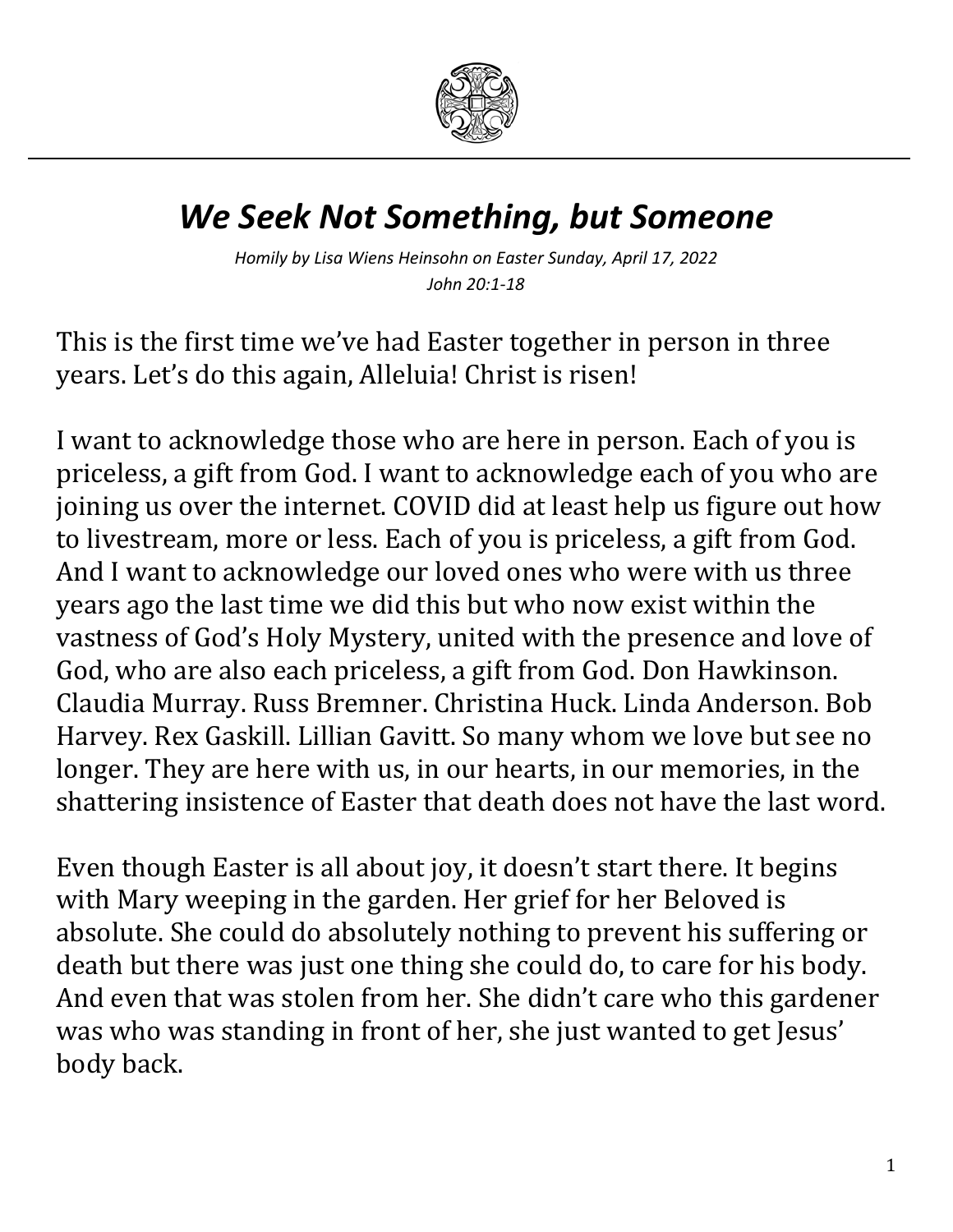When Jesus said her name and she recognized him, I can only imagine her shock, and joy, and maybe also a terrible hesitation to hope that he was really live, in case it was a dream. I imagine her throwing her arms around him and sobbing. I'm sure her arms would not peel themselves off him, they just refused. Because there was no way he could be there. But he was.

Yet he was there in a way that she could not possess. She could not own him or cage him or keep him. He was there in the overflowing power of a love that knew no bounds, that was so deep and so broad it was bigger than every other human experience. Can you own the Grand Canyon? Can you hold the ocean? In the Holy Mystery we call God, the meaning of Jesus, and resurrection, and Easter is that the deepest reality is a fusion of life and love that is indestructible, that expresses itself in this physical world and in the connection, the ubuntu, between all things. Easter cannot be understood. It was meant to be experienced, and not just by Mary in the garden. This is what we at church are all about. It's the whole purpose of us being here at all.

Yet this deepest reality, this fusion of life and love, this presence we call the risen Christ, is only recognizable a little at a time. Mary Magdalene didn't recognize Jesus until he called her by name. Peter and John were so focused on what they could understand—the graveclothes, the missing body—that they apparently ran right past Jesus in the garden and the angels in the tomb too. Later that same evening, Jesus also appears to the disciples in a locked room where they are grieving and traumatized. When they see him they are terrified and don't believe it's him until he shows them his wounds. The disciples on the road to Emmaus feel their hearts burning but their eyes don't open until Jesus breaks the bread like he always did. It seems that resurrection and hope and life happen less like waving a magic wand and more like the slow onset of spring—often, like this year, way too slowly.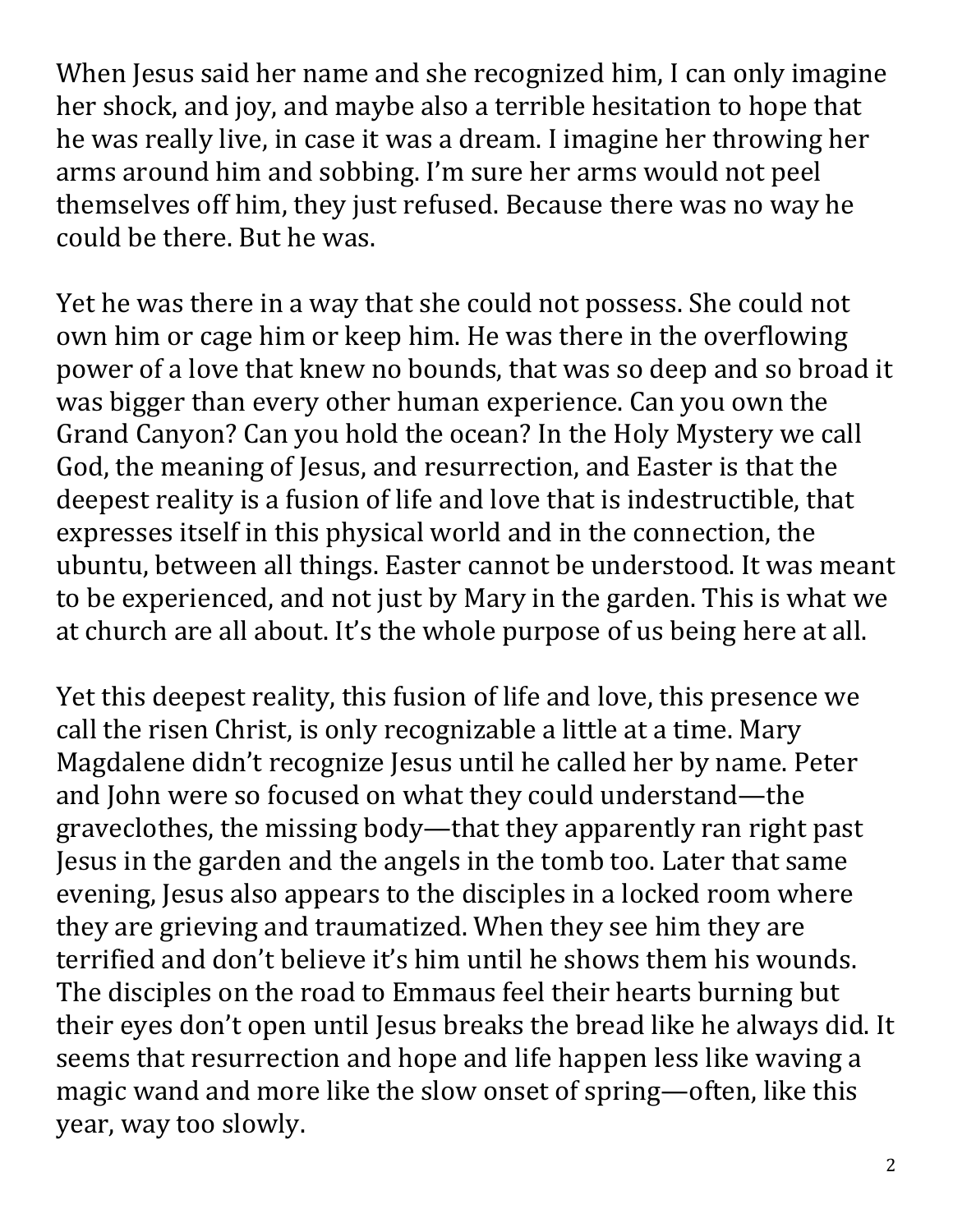Speaking of spring, if you'll let me digress a little, I have not been much of a gardener in my life, but the pandemic changed all that. We spent so much time at home we really got to know our backyard. Our daughter Carly even named the squirrels who live in our red oak trees—Buffy, Sniper, Erik the Red, and Midnight. We tried to create some native perennial gardens, but they just ended up being a riot of tangled prairie plants we called the Bug Jungles. This spring I wanted to try again. St. John's member Courtney Hammond is an excellent gardener and she also works close to my house, so last week I asked her to swing by so I could show her our yard and ask her questions.

What amazed me is that as we walked around our yard, Courtney could identify our bushes even though they had zero leaves on them. Just plants with brown twigs, and she knew what they were. Spirea. Burning bush. Hydrangea. Courtney has spent time paying attention to these living beings who are our plant neighbors, and she loves them, so she notices and recognizes them. When we went to our bug jungles which to me just looked like a lot of "winter interest" (meaning dead stalks and leaves I hadn't cleaned up yet), Courtney pointed out something I had never noticed at all, which is that we have a lot of thyme plants growing and thriving under last year's dead leaves. Thyme, as in the spice you put in soups. I only knew how to recognize thyme by its smell and by the way it looks in those plastic containers you buy at the grocery store. But Courtney knew thyme as a living being, a plant. She picked a stem and I smelled it and sure enough, I did know it. It's thyme. I was delighted.

The angels and Jesus in today's story asked the disciples and Jesus who they were looking for. They didn't ask them, "what are you looking for?" but "who?" Courtney recognized these plants in my backyard because she knows them as living things and loves them. I believe we are not looking for some*thing*, but some*one*. When we